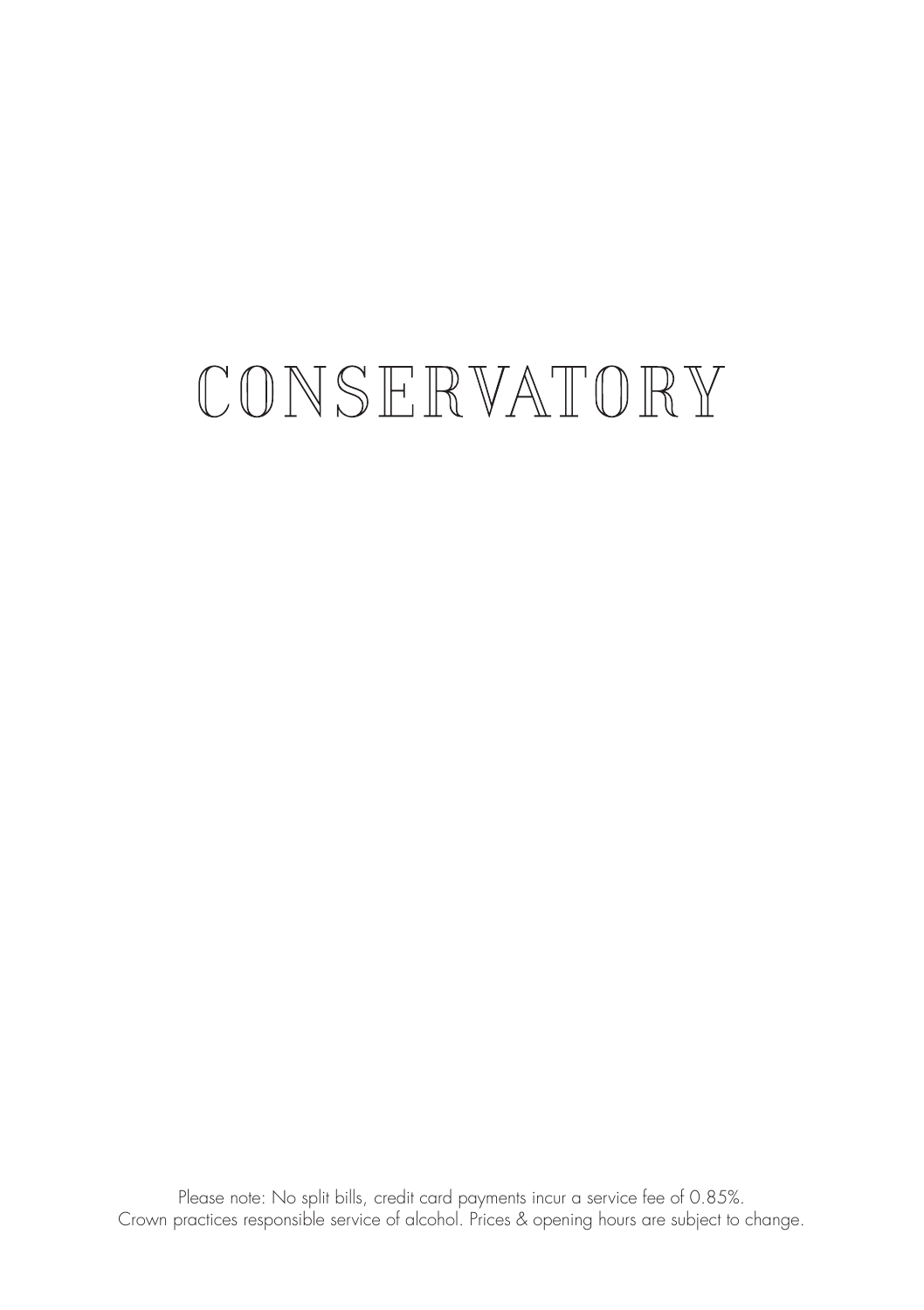#### Conservatory Free Flow Chandon Brut \$42.00 for 2 hours

#### **BEVERAGE PACKAGES**

Conservatory Classic Package \$40pp for 2 hours

Selected sparkling wine

Selected white wine

Selected red wine

Local beers

Soft drinks

Juice selection

#### Conservatory Premium Package \$55pp for 2 hours

Piper Heidsieck Cuvee Brut Cape Mentelle Semillon Sauvignon Blanc Red Claw Chardonnay Tarra Warra Pinot Noir Heathcote Shiraz Premium and local beers Soft drinks Juice selection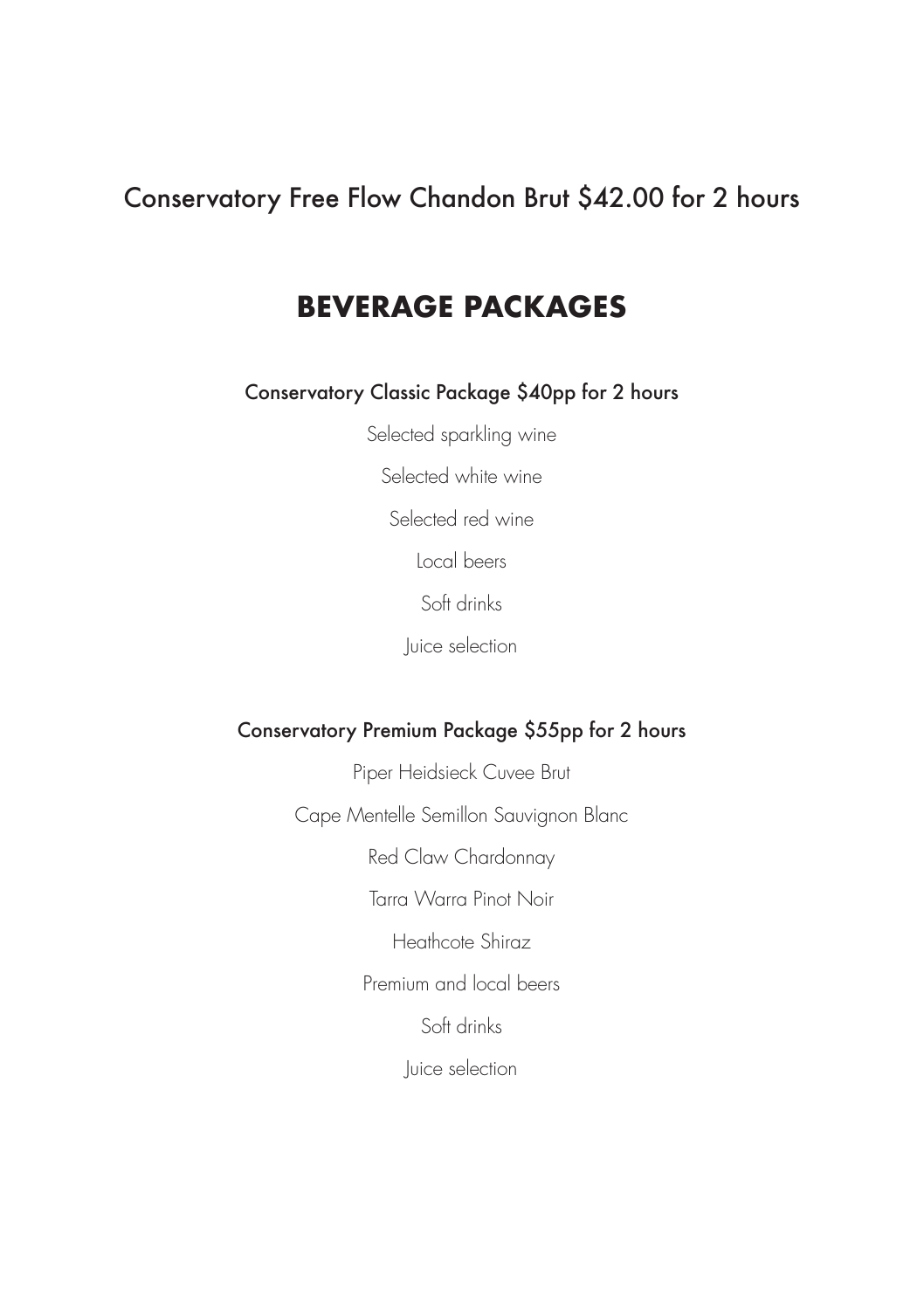## **COCKTAILS**

#### **SIGNATURES**

| <b>Berry Goblet</b><br>Rum, Chambord, Strawberry Liqueur, Cranberry Juice, Mixed Berry Compote | 24 |
|------------------------------------------------------------------------------------------------|----|
| <b>Lychee Martini</b><br>Gin, Paraiso, Apricot Brandy, Pineapple Juice, Lychee Syrup           | 24 |
| <b>Orange Surprise</b><br>Pimms, Aperol, Campari, Lime Juice, Orange Juice                     | 24 |
| <b>Rusty Toolbox</b><br>Scotch Whiskey, Grand Marnier, Apricot Brandy, Sprite                  | 24 |
| <b>Kiwi Kiss</b><br>Vodka, Gin, Midori, Fresh Kiwifruit                                        | 24 |
| <b>Passion Fruit Martini</b><br>Vodka, Passoa, Passion Fruit Puree, Vanilla Syrup              | 24 |
| <b>CLASSICS</b>                                                                                |    |
| <b>Apple Martini</b><br>Apple Schnapps, Apple Juice                                            | 22 |
| Cosmopolitan<br>Vodka, Cointreau, Cranberry Juice                                              | 22 |
| Daiquiri - Strawberry<br>Rum, Strawberry Liqueur, Fresh Strawberry                             | 22 |
| <b>Mojito</b><br>Rum, Fresh Lime Juice, Fresh Mint, Soda Water                                 | 22 |
| <b>Bloody Mary</b>                                                                             | 22 |

Vodka, Tomato Juice, Worcestershire, Tabasco, Pepper, Salt, Fresh Lemon Juice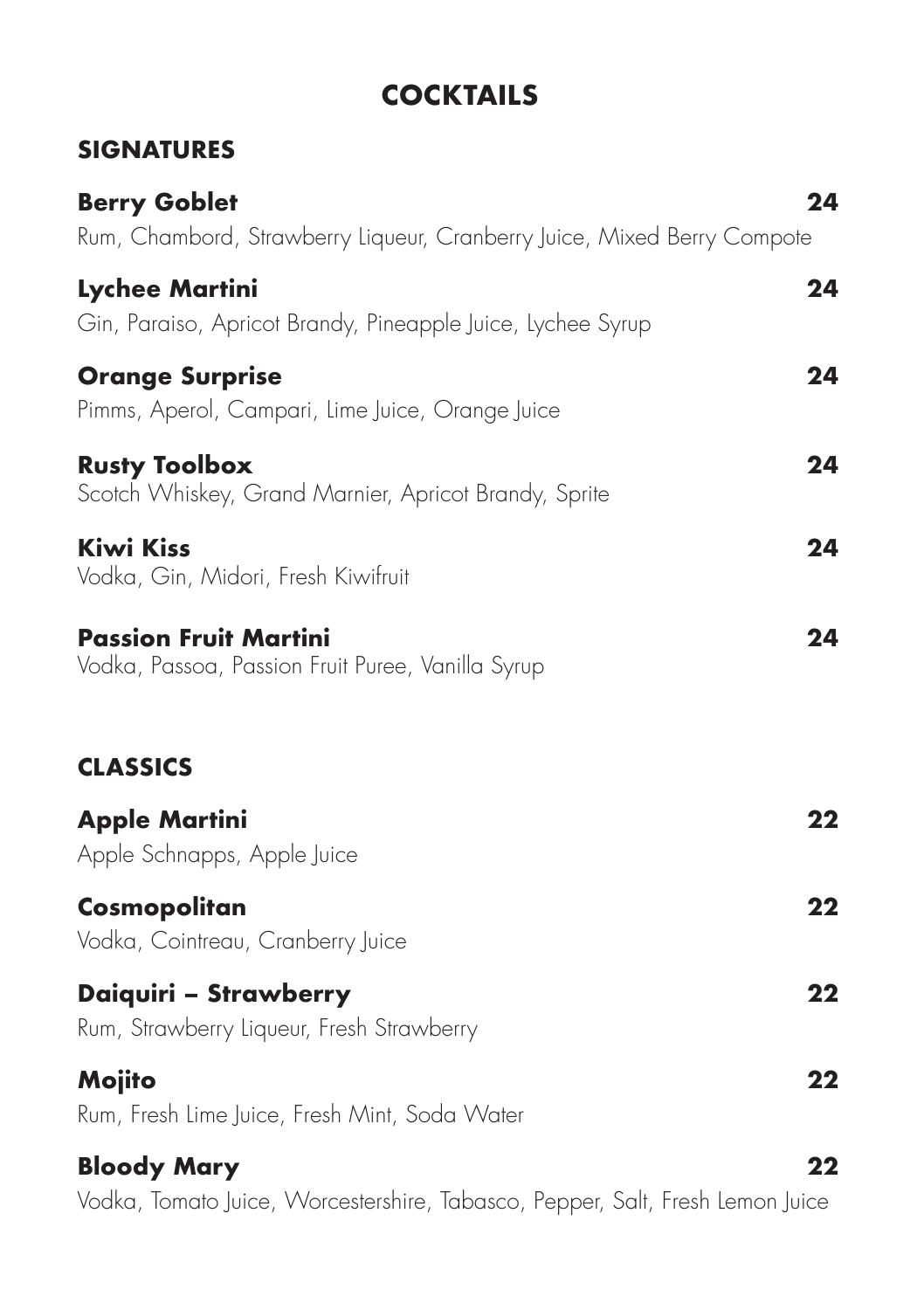## **COCKTAILS**

| <b>Long Island Iced Tea</b><br>Cointreau, Gin, Rum, Vodka, Tequila, Coke | 22 |
|--------------------------------------------------------------------------|----|
| <b>Espresso Martini</b><br>Vodka, Kahlua, Frangelico, Espresso           | 22 |
| <b>French Martini</b><br>Vodka, Chambord, Pineapple Juice                | 22 |
| <b>Old Fashioned</b><br>Bourbon Whiskey, Bitters                         | 22 |
| <b>Pina Colada</b><br>Malibu, Rum, Pineapple Juice, Coconut Syrup        | 22 |

#### **MOCKTAILS**

| <b>Virgin Mojito</b><br>Lemonade, Fresh Lime Juice, Fresh Mint, Sugar Syrup, Soda Water | 12 |
|-----------------------------------------------------------------------------------------|----|
| <b>Berry Maiden</b><br>Cranberry Juice, Fresh Strawberries, Mixed Berry Compote         | 12 |
| <b>Tropical Sunset</b><br>Mango Juice, Orange Juice, Coconut Syrup, Grenadine           | 12 |
| <b>Mint Berry Blast</b><br>Strawberry, Mint, Strawberry Syrup, Apple Juice              | 12 |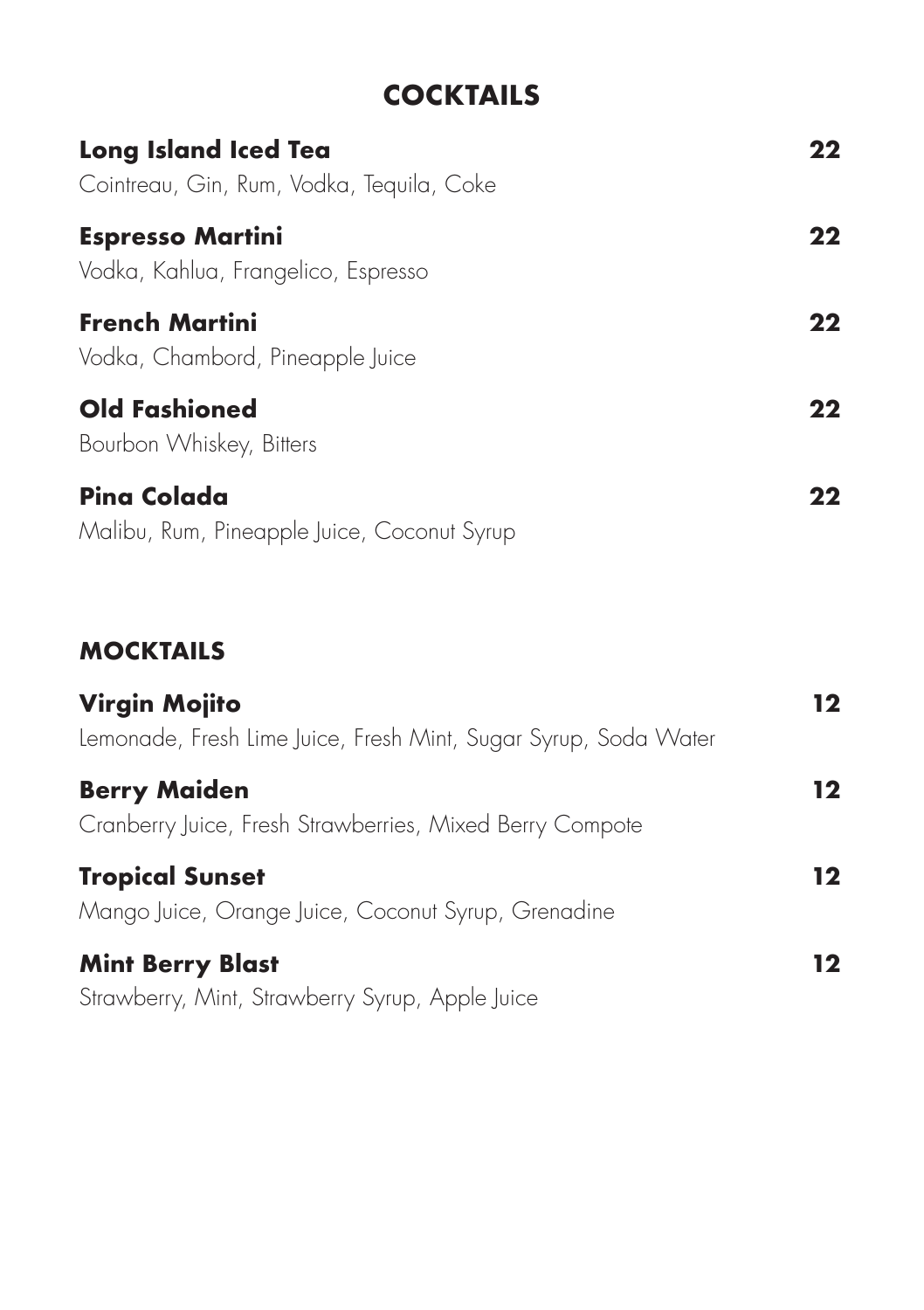#### **BEER**

#### **Australian Beer**

| Cascade Premium Light            | 8               |
|----------------------------------|-----------------|
| James Squire 150 Lashes Pale Ale | $\vert \ \vert$ |
| Crown Lager                      | 11              |
| James Boag's                     | 10.5            |
| Little Creatures Pale Ale        | 11.5            |
| Pure Blonde                      | 10              |
| <b>International Beer</b>        |                 |
| Kirin 'Ichiban'                  | 13              |
| Corona                           | 12              |
| Heineken                         | 11.5            |
| Hoegaarden                       | 11              |
| Peroni Nastro                    | 11.5            |
| <b>Cider</b>                     |                 |
| <b>Bulmers Apple</b>             | 10.5            |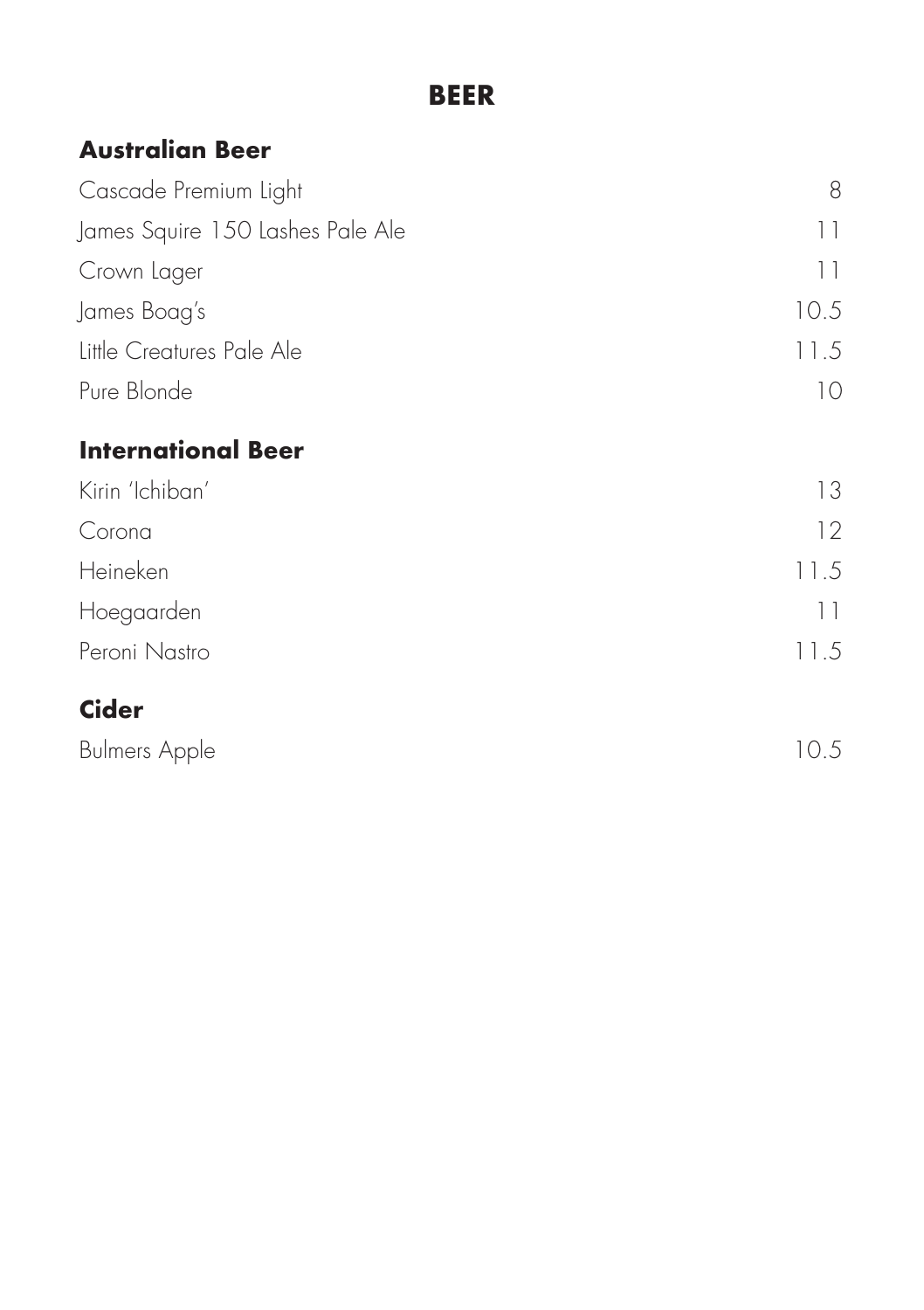## **SPARKLING**

| <b>Moscato</b>                                      | Glass | <b>Bottle</b> |
|-----------------------------------------------------|-------|---------------|
| T'Gallant Pink Moscato, Multi Regional, VIC         | 14    | 72            |
| <b>Sparkling</b>                                    |       |               |
| Chandon, Yarra Valley, Victoria                     | 17    | 80            |
| Il Fiore Prosecco, Veneto, Italy                    | 14    | 65            |
| Champagne                                           |       |               |
| Piper-Heidsieck, Reims, France                      | 23    | 125           |
| Piper-Heidsieck, 'Sauvage' Brut Rosé, Reims, France |       | 160           |
| Veuve Cliquot-Ponsardin, Reims, France              |       | 185           |
| Moët & Chandon 'Imperial', Epernay, France          |       | 170           |
| Moët & Chandon Rosé, Epernay, France                |       | 175           |
| Ruinart Blanc De Blancs, Reims, France              |       | 320           |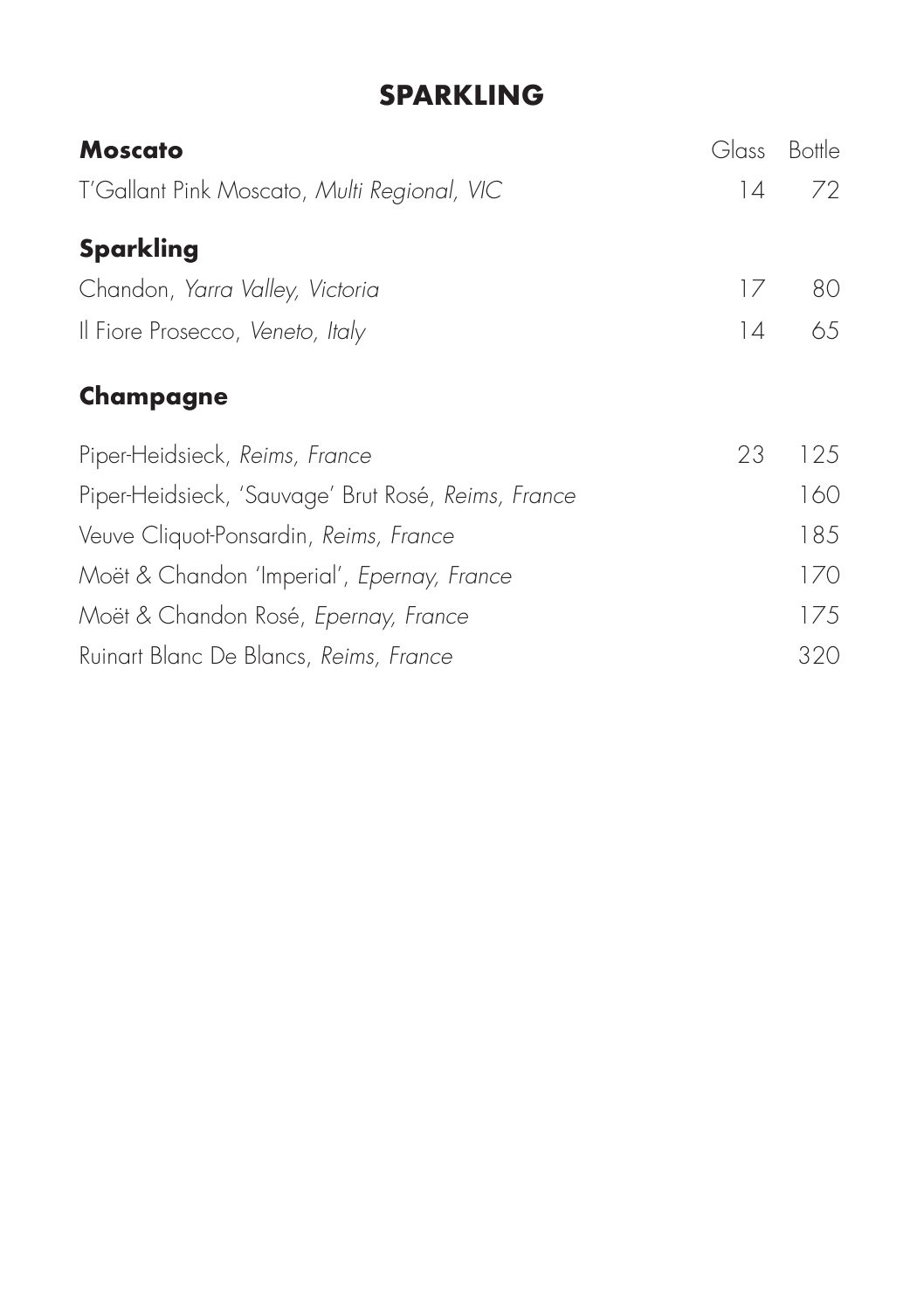## **WHITE WINE**

| <b>Riesling</b>                                                                                | Glass | <b>Bottle</b> |
|------------------------------------------------------------------------------------------------|-------|---------------|
| Leo Buring, Clare Valley, SA                                                                   |       | 49            |
| Forest Hill, Great Southern, WA                                                                |       | 60            |
| Corryton Burge, Eden Valley, SA                                                                | 4     | 65            |
| <b>Sauvignon Blanc</b>                                                                         |       |               |
| Cape Mentelle Semillon Sauvignon Blanc, Margaret River, WA                                     | 15    | 70            |
| Hesketh 'Bright Young Things' Sauvignon Blanc, Limestone Coast, SA<br>Tai Nui, Marlborough, NZ |       | 55<br>65      |
| Cloudy Bay, Marlborough, NZ                                                                    |       | 125           |
| The Lane 'Block 10', Adelaide Hills, SA                                                        |       | 80            |
| Craggy Range, Marlborough, NZ                                                                  | 18    | 85            |
| <b>Pinot Gris/Grigio</b>                                                                       |       |               |
| Dal Zotto Pinot Grigio, King Valley, VIC                                                       |       | 58            |
| Rockburn Pinot Gris, Central Otago, NZ                                                         |       | 70            |
| Irvine 'Springhill' Pinot Gris, Eden Valley, SA                                                | 14    | 65            |
| Chardonnay                                                                                     |       |               |
| St Huberts, Yarra Valley, VIC                                                                  | 15    | 70            |
| Red Claw, Mornington Peninsula, VIC                                                            | 17    | 80            |
| Eddystone Point, Tasmania                                                                      |       | 85            |
| Robert Oatley 'Signature Series', Margaret River, WA                                           |       | 65            |
| Leeuwin Estate 'Prelude' Chardonnay                                                            |       | 105           |
| Petaluma 'White Label', Adelaide Hills, SA                                                     |       | 95            |
| Rosé                                                                                           |       |               |
| St Huberts 'The Stag' Rose, Yarra Valley, VIC                                                  | 12.5  | 56            |
| Mirabeau 'Classic', Provence, France                                                           | 14    | 65            |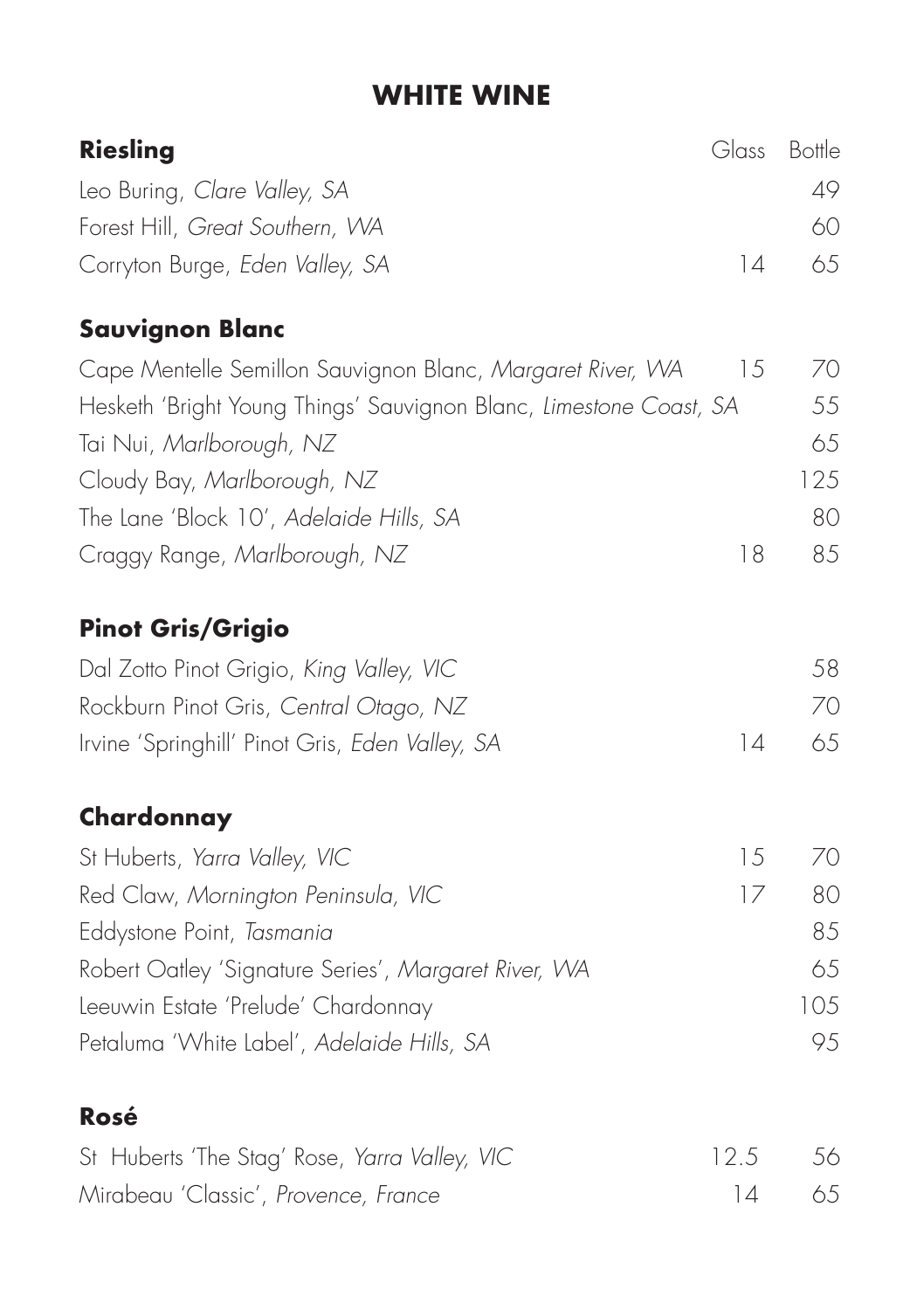#### **RED WINE**

| <b>Pinot Noir</b>                                          | Glass | <b>Bottle</b> |
|------------------------------------------------------------|-------|---------------|
| TarraWarra Estate, Yarra Valley, VIC                       | 16    | 75            |
| Ripsote ' The Sabre', Adelaide Hills, SA                   |       | 80            |
| Kooyong 'Massale', Mornington Peninsula, VIC               |       | 70            |
| Devils Staircase, Central Otago, NZ                        |       | 62            |
| Stonier, Mornington Peninsula, VIC                         |       | 85            |
| Grasshopper Rock, Central Otago, NZ                        |       | 115           |
| <b>Cabernet &amp; Merlot</b>                               |       |               |
| Wynns 'Gables' Cabernet Sauvignon, Coonawarra, SA          |       | 58            |
| Sticks Cabernet, Yarra Valley, VIC                         | 14    | 65            |
| Fraser Gallop Cabernet, Margaret River, WA                 |       | 75            |
| Redbank 'The Long Paddock', Merlot King Valley, VIC        |       | 55            |
| Irvine 'Springhill' Merlot, Eden Valley, SA                |       | 65            |
| Oakridge 'Over The Shoulder' Cab Merlot, Yarra Valley, VIC |       | 70            |
| Credaro ' Kinship' Cabernet Merlot, Margaret River, WA     | 16    | 75            |
| <b>Shiraz</b>                                              |       |               |
| Motley Cru, Central VIC                                    |       | 58            |
| Heathcote Winery 'Cravens Place' Shiraz, Heathcote, VIC    | 16    | 75            |
| Hentley Farm 'Villain & Vixen', Barossa Valley, SA         | 18    | 85            |
| Jasper Hill 'Georgia's Paddock', Heathcote, VIC            |       | 225           |
| Penfolds 'Bin 28' Kalimna, Barossa Valley, SA              |       | 120           |
| Four In Hand Shiraz, Barossa Valley, SA                    |       | 75            |
| Maxwell ' Silver Hammer' McLaren Vale, SA                  |       | 65            |
| The Lane 'Block 5', Adelaide Hills, SA                     |       | 80            |
| <b>Other Reds</b>                                          |       |               |
| Tar & Roses, Sangiovese                                    | 4     | 65            |
| Ox Hardy, Grenache                                         |       | 80            |
| <b>Sweet Wine</b>                                          |       |               |
| Derwent 'Late Harvest' Riesling, Derwent Valley, Tasmania  | 4     | 65            |
| De Bortoli 'Noble One' Botrytis Semillon, Griffith, NSW    | 18    | 75            |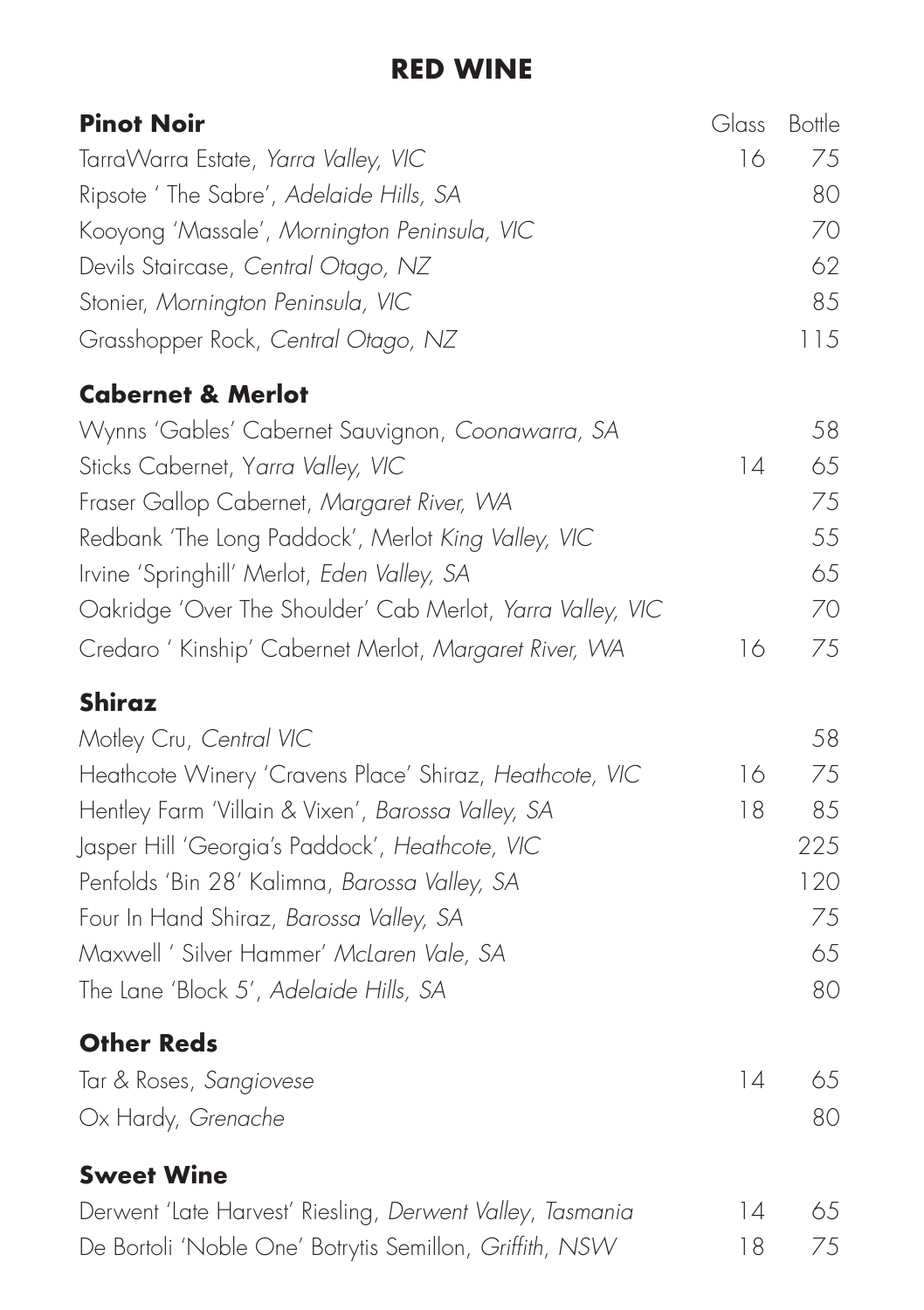## **SPIRITS**

## **Aperitif**

| Aperol Aperitivo                    | 12.0 |
|-------------------------------------|------|
| Campari                             | 12.0 |
| Pimm's No. 1 Cup                    | 11.5 |
| <b>Vodka</b>                        |      |
| Ketel One                           | 13.5 |
| Ciroc                               | 15.0 |
| Haku                                | 15.0 |
| Beluga Noble                        | 15.0 |
| Belvedere                           | 17.0 |
| Grey Goose                          | 18.0 |
| Gin                                 |      |
| Bombay Sapphire London Dry          | 13.5 |
| Tanqueray                           | 13.5 |
| Hendrick's                          | 15.0 |
| Tanqueray No. Ten                   | 16.0 |
| <b>Rum</b>                          |      |
| <b>Bacardi Superior</b>             | 13.5 |
| Havana Club 3 Year Old Añejo Blanco | 13.5 |
| Pampero Especial Añejo              | 13.0 |
| <b>Tequila</b>                      |      |
| Jose Cuervo Tradicional Silver      | 14.0 |
| El Jimador Reposado                 | 13.5 |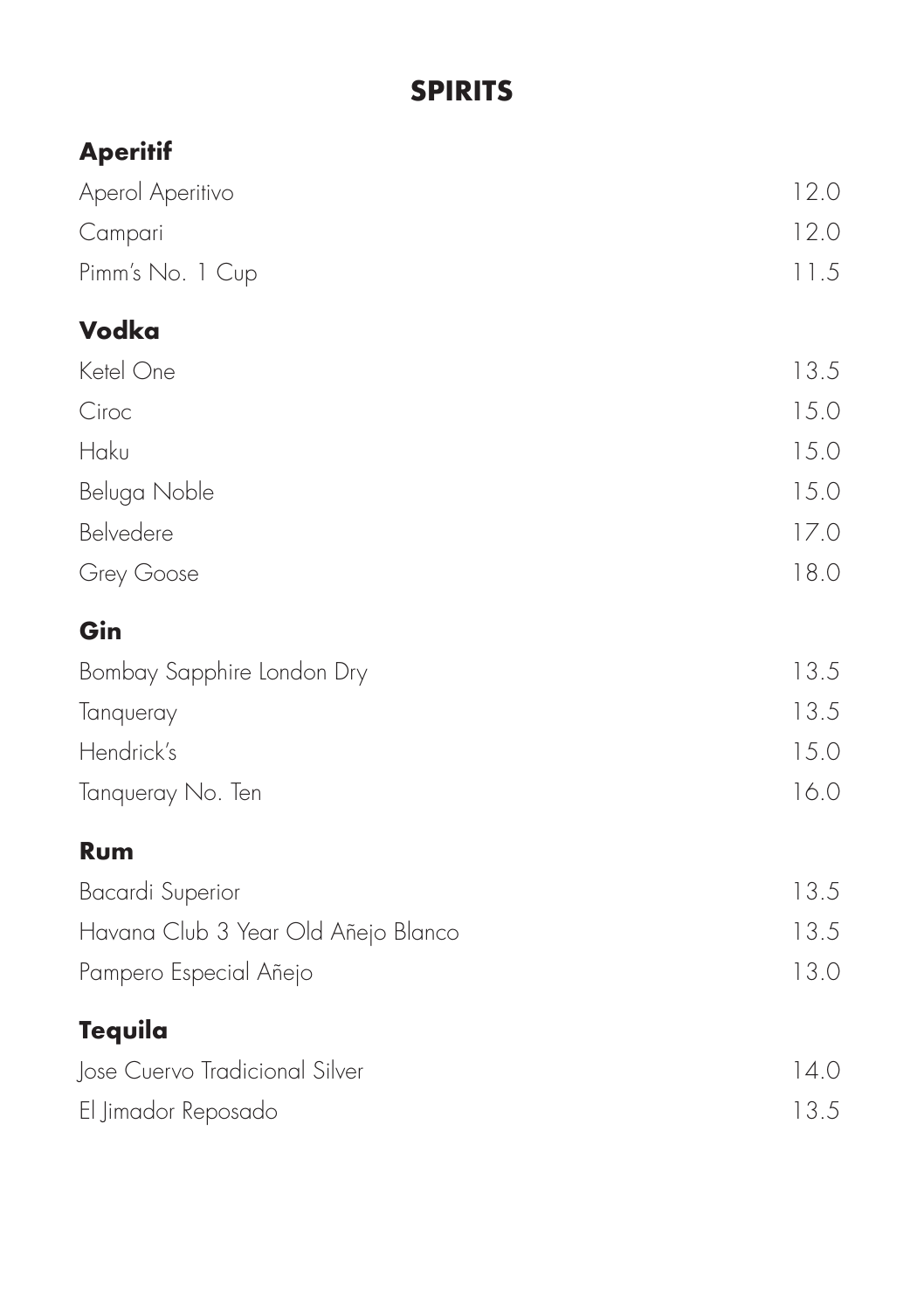## **WHISK(E)Y**

## **Blended Scotch Whiskey**

| Canadian Club                         | 13.0 |
|---------------------------------------|------|
| Johnnie Walker Black Label            | 13.5 |
| Jameson                               | 14.0 |
| Johnnie Walker Double Black           | 15.0 |
| Chivas Regal 12 Year Old              | 15.0 |
| Chivas Regal 18 Year Old              | 22.0 |
| Johnnie Walker Blue Label             | 42.0 |
| <b>Single Malt Whiskey</b>            |      |
| Dalwhinnie 15 Year Old                | 17.0 |
| Glenfiddich 12 Year Old               | 17.0 |
| Glenmorangie The Original 10 Year Old | 18.0 |
| Talisker 10 Year Old                  | 17.5 |
| Laphroaig 10 Year                     | 19.0 |
| Macallan Fine Oak 12 Year Old         | 22.0 |
| Glenfiddich 15 Year Old               | 22.0 |

#### **Bourbon**

| Jim Beam white       | 12.0 |
|----------------------|------|
| <b>Bulleit</b>       | 13.5 |
| George Dickel        | 13.5 |
| Southern Comfort     | 13.0 |
| Jack Daniels         | 13.0 |
| Wild Turkey          | 13.5 |
| Jim Beam Black Label | 13.5 |
| Gentleman Jack       | 14.0 |
| Makers Mark          | 14.0 |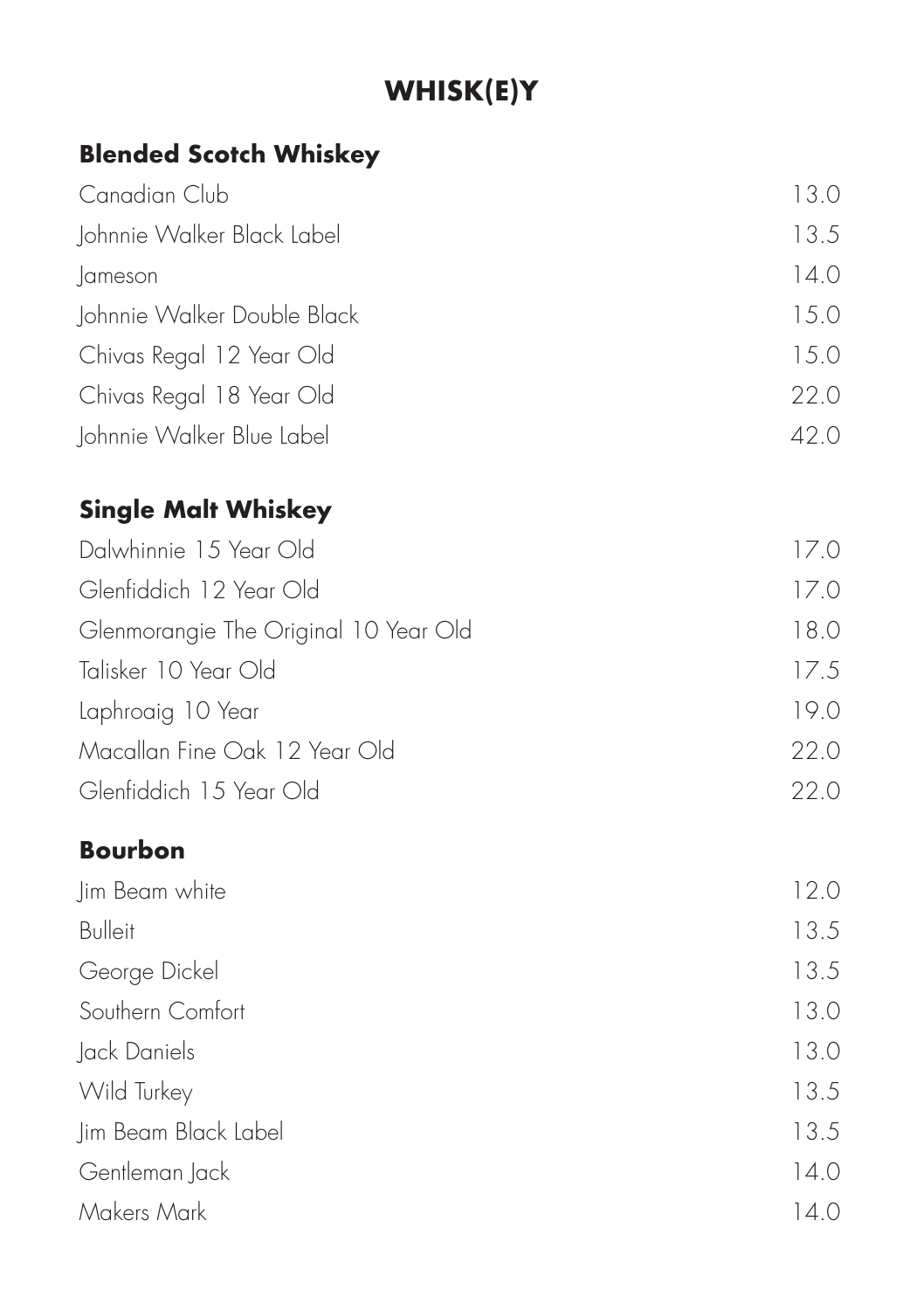## **LIQUEURS**

| Malibu                  | 12.0 |
|-------------------------|------|
| Midori                  | 12.0 |
| Crème de mûre           | 12.0 |
| Baileys Irish Cream     | 13.5 |
| Drambuie                | 13.5 |
| Chambord                | 13.5 |
| Cointreau Noir          | 13.5 |
| Dom Benedictine         | 13.5 |
| <b>Grand Marnier</b>    | 13.5 |
| Paraiso Lychee          | 13.5 |
| Frangelico Hazelnut     | 13.0 |
| Kahlua Licor De Café    | 13.5 |
| Tia Maria               | 13.5 |
| Galliano Sambucca       | 13.0 |
| Galliano Sambucca Black | 13.0 |
| Galliano Vanilla        | 13.0 |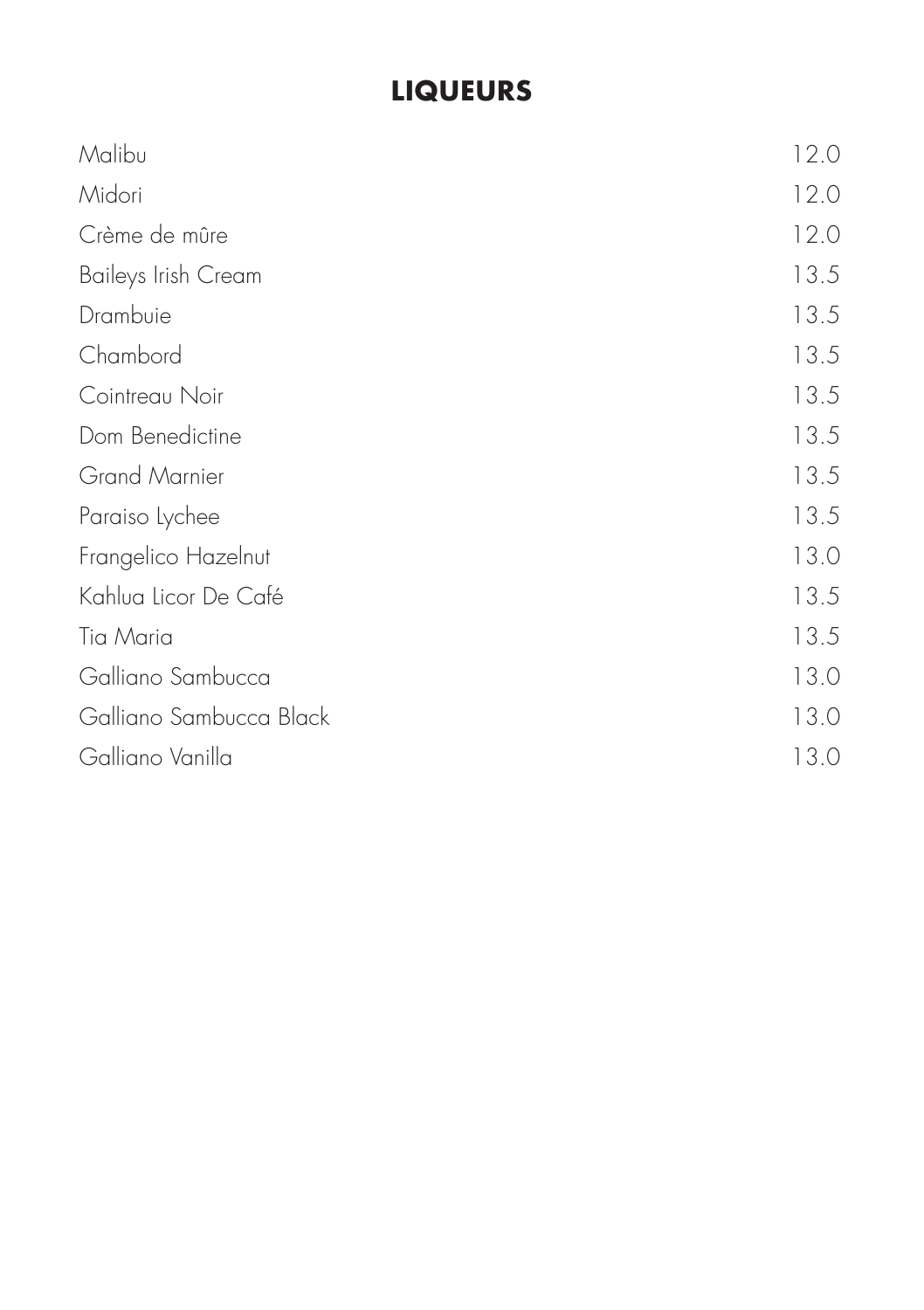### **BRANDY**

| Chattelle Napoleon VSOP | 12.0 |
|-------------------------|------|
| Cognac                  |      |
| Hennessy VSOP           | 16.0 |
| Hennessy XO             | 36.0 |
| Hennessy Paradis        | 90.0 |
| Rémy Martin Extra       | 45.0 |
| Rémy Martin VSOP        | 16.0 |
| <b>Digestives</b>       |      |
| No. 12 Greek Ouzo       | 13.0 |
| Amaro Montenegro        | 13.0 |
| Galliano Amaretto       | 11.5 |

## **FORTIFIED WINE**

| McWilliam's Hanwood Estate Tawny            | 89   |
|---------------------------------------------|------|
| Galway Pipe Grand Tawny 12 Year Old         | 120  |
| Baileys of Glenrowan Founder Classic Muscat | 13 O |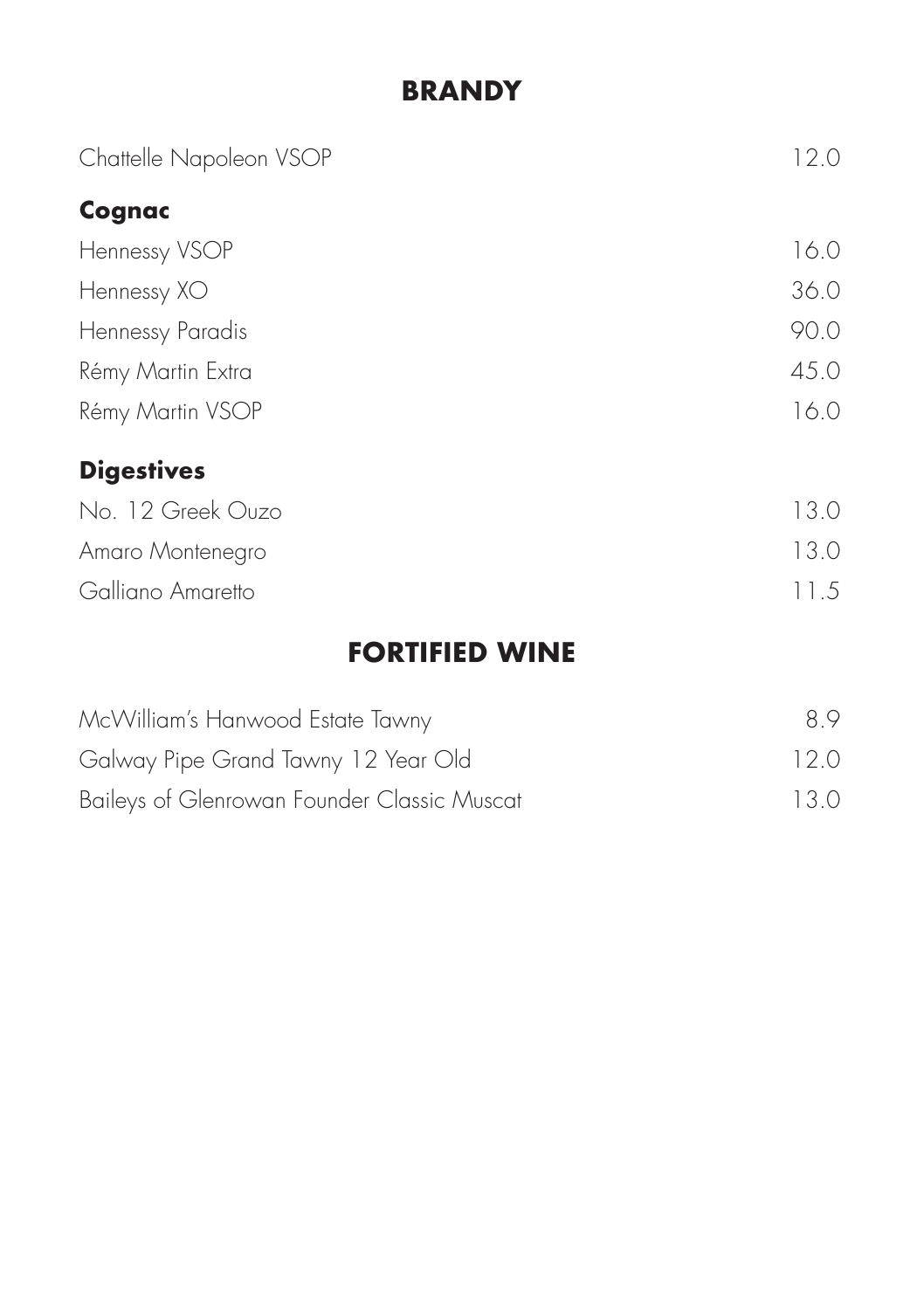## **COLD BEVERAGES**

| 7.5  |
|------|
| 7    |
|      |
| 7.5  |
|      |
| 7.5  |
|      |
| 6    |
| 6.5  |
|      |
| 8.5  |
| 13.5 |
| 8.5  |
| 13.5 |
|      |